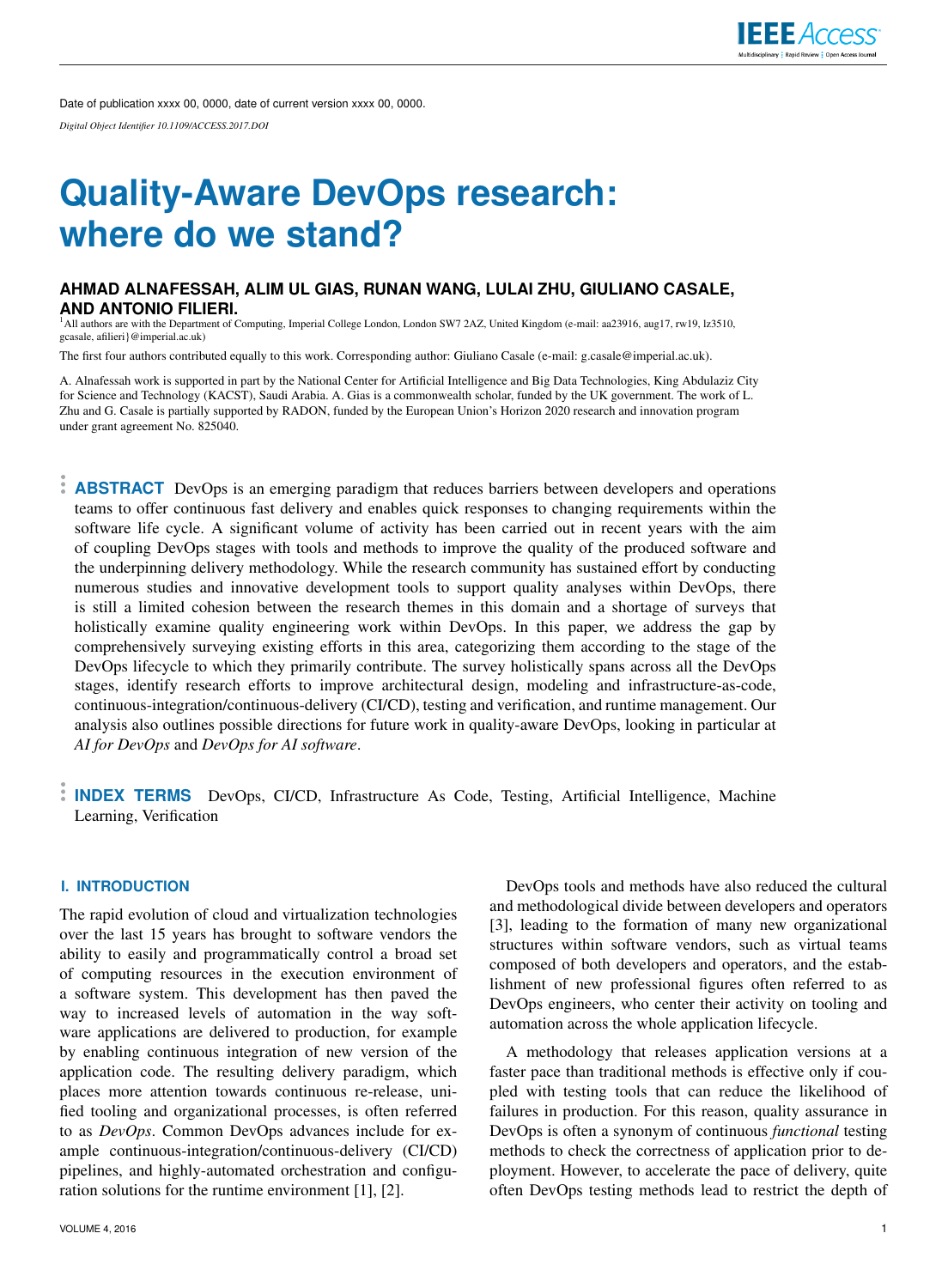scrutiny of the software system, leaving rooms for significant defects and bugs to still emerge in production. Several defects are related to properties other than correctness, such as performance, reliability, or cost. This problem has raised the attention of many research groups, leading to several research works that attempt to couple DevOps methods with novel forms of rapid and automated quality assurance, centered on a broader range of quality characteristics (*e.g.*, performance, reliability, availability, scalability, . . . ).

While the research community has sustained this effort by publishing numerous studies and innovative tools and methods to support quality analyses within DevOps, there is still a limited cohesion between the research themes in this domain and a shortage of surveys that holistically examine quality engineering work within DevOps. In this work, we address this gap by offering a survey of recent efforts in the area of quality-aware DevOps. Our work focuses on research efforts that aim at coupling the rapid delivery of DevOps with techniques to ensure that software artifacts also meet quality expectations on non-functional properties. Our analysis covers several tens of papers, categorizing the different contributions according to the software engineering area they mainly contribute to including architectural design, modeling, continuous integration and delivery, infrastructure, testing, verification, CI/CD and infrastructure-as-code, runtime management. We look also at the positioning of these works within the DevOps lifecycle stages. The paper, in particular, reveals that a highly-diverse body of work has been published on the subject, which yet leaves ample margins to carry out further investigations in areas that are systematically under-investigated from a quality angle, e.g., CI/CD & IaC and architectural design. We further look at the state-of-the-art on two emerging trends: *AI for DevOps* and *DevOps for AI software*, as these are expected to dominate the DevOps landscape in the years to come, and survey early works in these areas.

# *A. THE DEVOPS CYCLE*

The reference stages of the DevOps lifecycle we consider are illustrated in Figure 1. The figure lists the bibliographic references that we classify as doing research in the context of that stage. Note that a paper may touch upon multiple stages, in which case it is listed on all relevant stages. The stage definitions we adopt are are as follows:

- *Plan*: This stage aims at defining the objectives and requirements of the software production, along with the initial plan for updates and release across iterations.
- *Develop*: Based on the plan, developers focus on development and reviewing of software code and/or IaC. Typically, in this phase the code undergoes frequent commits on code repositories as well as integration and unit tests based on build automation tools.
- *Verify*: Verification is the process to evaluate the correctness of software artifacts in terms of the requirements.
- *Test* : In this phase, automation testing will be performed continuously to ensure the quality of the software arti-

fact. Contrary to traditional tests, this phase can include the release of trial versions to part of the end user base, by means of canary testing.

- *Deploy*: This stage focuses on continuously redeployment of the software in the production environment. This phase entails the problem of configuration management of the target platforms and resources.
- *Operate*: Operation in DevOps cycles deals with configuration and management of the software application after deployment, e.g., resource provisioning and autoscaling. Orchestrators and other runtime methods can be used to automatically instantiate and adapt at runtime the application topology and components.
- *Monitor*: Monitor the performance of deployed applications by collecting and analyzing usage data, which can help to detect and identify exceptions and provide feedback to iteratively improve the software. Continuous tracing and diagnostics of production problems is important to guide the evolution of the application across release cycles.

The above phases are qualitatively similar to those carried our in traditional software engineering methodologies, with the main difference being that the process of releasing the software artifact is continuous and highly-automated. We point the reader to books such as [4] for additional details on the above methodological phases.

## *B. METHODOLOGY*

Our review methodology is as follows. We examine computer science peer-reviewed journals and conference papers written in English between 2015 and 2020. Papers are obtained with systematic searches using Google scholar for search strings always including "DevOps", one quality term between "performance", "scalability", "quality", "qualityaware", "reliability", "availability", or "survivability"; and a third term matching the title of the sections of this paper (e.g., "verification", "CI/CD", etc). Books, presentations, thesis, technical reports, white papers, and patents are excluded from this study. After collecting the pool of paper, due to space limitations we have narrowed down the list to around 10 in each section. This has been done with manual screening of each paper, trying to identify a subset of papers that was representative of the whole category, as our goal is to illustrate different research challenges and approaches, rather than exhaustively list every individual contribution.

We have aligned these collected pool of papers with different stages of the DevOps lifecycle and presented in Figure 1. We also present a mapping of these papers with the considered quality attributes in Table 1. The table also classifies the papers based on their methodology. We considered the following methodologies:"Model-based" - if the authors emphasize modeling abstractions, "Empirical" - if the authors designed a model-free approach and their decision process is based on the collected static or runtime data, and "Hybrid/Other" - if the authors used a combination of modelbased and empirical approach or other methods.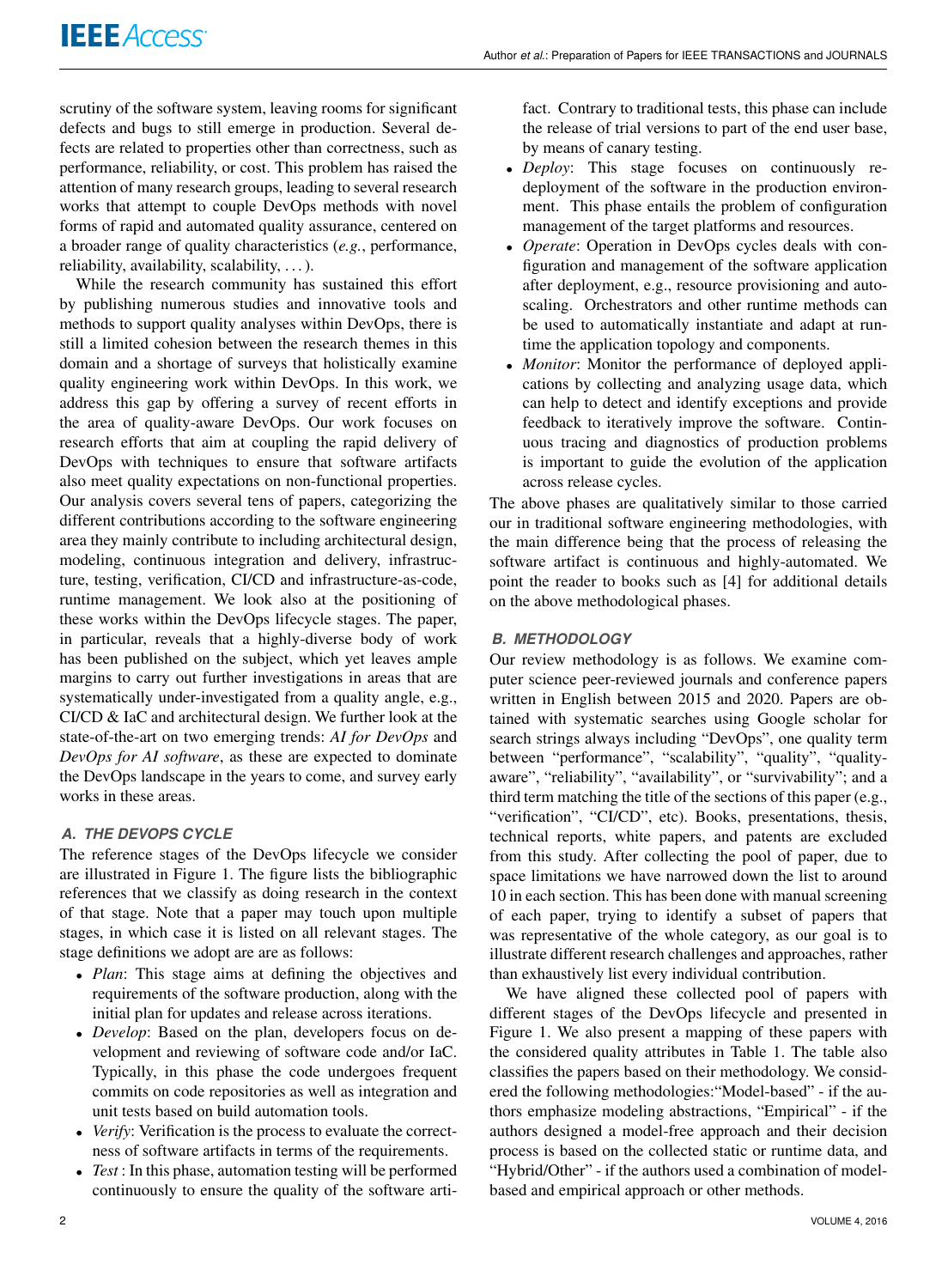

FIGURE 1. Stages of the DevOps Cycle. The citations indicate works that mainly perform research in the context of that stage. Relevant sections of this paper are also indicated.

|  |  | TABLE 1. Mapping of the reviewed paper with the quality attributes. The corresponding section of the papers are also provided. |  |  |
|--|--|--------------------------------------------------------------------------------------------------------------------------------|--|--|
|  |  |                                                                                                                                |  |  |
|  |  |                                                                                                                                |  |  |

| Paradigm<br><b>Quality Attr.</b>           | <b>Model-based</b>            | <b>Empirical</b>             | Hybrid/Other                         |
|--------------------------------------------|-------------------------------|------------------------------|--------------------------------------|
| Maintainability / Transparency / Evolution |                               | \$II: [5]–[7]                | \$III: [8], [9]                      |
| Performance / Scalability                  | \$III: [10]–[14]              | $\S II: [5]–[7], [19], [20]$ | $\overline{\text{SVII}: [25], [26]}$ |
|                                            | $\S IV: [15]$                 | $\frac{8}{3}V$ : [21]        |                                      |
|                                            | $\frac{8}{3}V$ : [16]-[18]    | \$VII: [22]–[24]             |                                      |
|                                            | $\text{VII}: [12], [27]–[31]$ |                              |                                      |
| Reliability / Fault-tolerance              | \$III: [11], [32], [33]       | \$II: [6]                    |                                      |
|                                            | $\frac{8}{3}V$ : [34]-[36]    |                              |                                      |
| Safety / Correctness                       | §VI: [37], [38]               | §VI: [39]                    | $\S IV: 1401$                        |
|                                            |                               |                              | $\Psi$ I: [41]–[44]                  |
| Survivability / Security                   | $\S IV: [45]$                 | $\S IV: 1461$                |                                      |
|                                            | $\frac{8}{3}V$ : [47]         |                              |                                      |
| Cost of ownership                          | \$III: [10], [11]             | \$II: [20]                   |                                      |
| Any quality attribute                      | \$II: [48]–[50]               | \$II: [51]                   |                                      |

## *C. CONTRIBUTIONS AND ORGANIZATION*

Summarizing the core contributions of this paper are as follow:

- We survey recent works in the area of quality-aware DevOps, outlining the main contributions and comparatively position them to other DevOps works within the same field.
- We organize the surveyed papers into different categories, both globally across the survey and locally within each research area, offering a better qualitative understanding of the areas of main interest and current research gaps.
- For each category, we identify open research challenges, offering several ideas for further exploration by researchers in upcoming years.
- We outline open research directions and ongoing work in emerging DevOps trends related to the use of AI technology, which we expect to foster novel solutions in the quality engineering space in the near future.

The rest of the papers is organized as follows. Sections 2-

8 survey recent research work across the considered areas, namely: architecture design (§2), model-based DevOps (§3), CI/CD  $(\S4)$ , testing  $(\S5)$ , verification  $(\S6)$ , and runtime management (§7). Each section outlines context, summarizing research papers, and giving guidance for future work. Section 8 discusses ongoing work in *DevOps for AI* and in *AI for DevOps*. Section 9 draws conclusions.

**IEEE** Access®

## **II. ARCHITECTURE DESIGN**

Context. The architecture design of today's software systems, particularly cloud applications, allows for a rapid extension of features and functions with minor modifications to existing implementations. This requires increased communication and collaboration between development and operation teams to achieve a strong integration of coding, building, testing, packaging, releasing, configuring and monitoring activities. Therefore, designing the software architecture has profound implications not just on the software, but also on the overall DevOps delivery process. Recent research on architecture design in the context of DevOps centers around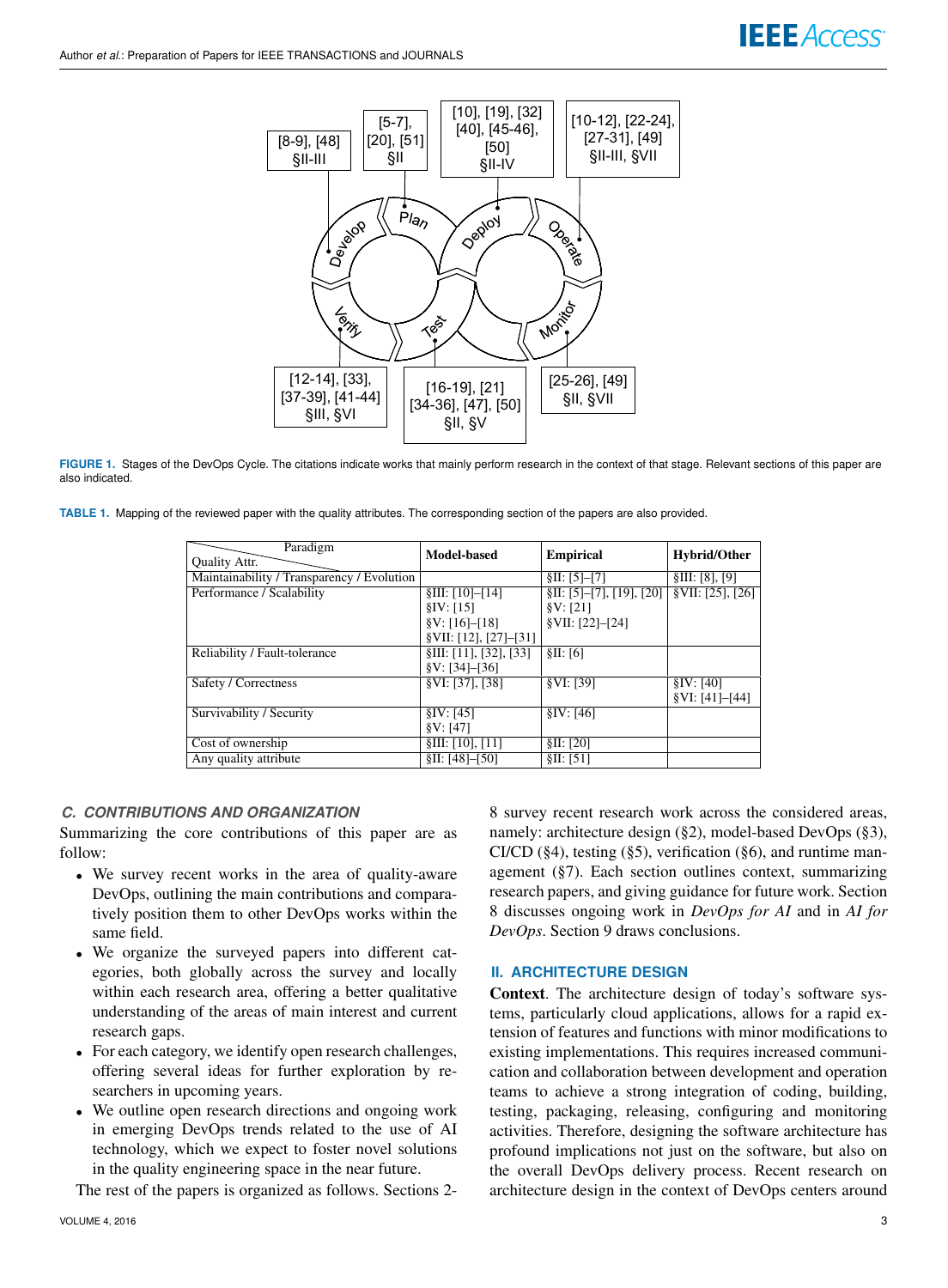the following challenges:

- AD1 Refactoring monolithic applications into microservices;
- AD2 Modeling the architectures of cloud-native applications;
- AD3 Deciding architecture design variants through testing or experimentation;
- AD4 Adopting new architectural styles with best practices and tactics.

Quality-aware DevOps research. By migrating a mobileapp backend to microservices, Balalaie et al. [5] show how the microservices architecture could be beneficial, especially in shipping new features and providing built-in scalability. They also report on architectural patterns observed in migration projects, which can help practitioners and consultants to address AD1 with a DevOps methodology.

Two papers are found to target AD2. Di Nitto et al. [48] introduce SQUID, a framework that provides DevOps-ready software architecture descriptions through model-based documentation of software architectures and their quality properties in DevOps scenarios. Meanwhile, Heinrich et al. [49] propose iObserve, an approach to enriching and updating the architectural development models of cloud-based software applications with operational observations so that the resulting architectural runtime models are usable during the operation phase.

In order to tackle AD3, Avritzer et al. [19] introduce an approach to automatically assessing the scalability of configuration alternatives for the microservices architecture through load testing. This approach provides a domainbased metric that can be used to make informed decisions about which configuration alternative to select. By contrast, Jiménez et al. [50] proposes a framework for quality-driven adaptive continuous experimentation. This framework dedicates three feedback loops to control the satisfaction of highlevel quality goals through experiment design and conduct experimental trials for infrastructure configuration and architecture design variants.

 $[20]$ ,  $[51]$ ,  $[6]$  and  $[7]$  provide solutions to  $AD4$  for the microservices architectural style by practicing DevOps in industrial use cases. Using OpenStack as case study, the authors of [20] compares the efficiency of DevOps in containerbased and VM-based deployments and explores the scalability of stateless and stateful containerized components. [51] discusses DevOps practices and architecting tactics for developing large-scale systems, like a Neo-Metropolis BDaaS platform. The authors of [6] show how the properties of the microservices architecture facilitate the scalability, agility and reliability of e-commerce applications. Differently, [7] advocates the use of microservices for software development in connected car business and proposes a suitable team setup for establishing a DevOps culture.

Analysis of open challenges. DevOps architectural work has focused on microservices, but novel research opportunities arise to extend this research, for example by including in architecture design also Function as a service (FaaS) elements.

**TABLE 2.** Overview of publications on architecture design

| Aim<br>Ref.            | <b>Refactoring   Modeling   Decision</b> |  | <b>Adoption</b> |
|------------------------|------------------------------------------|--|-----------------|
| Balalaie et al. [5]    |                                          |  |                 |
| Di Nitto et al. [48]   |                                          |  |                 |
| Heinrich et al. [49]   |                                          |  |                 |
| Avritzer et al. [19]   |                                          |  |                 |
| Jiménez et al. [50]    |                                          |  |                 |
| Kang et al. [20]       |                                          |  |                 |
| Chen et al. [51]       |                                          |  |                 |
| Hasselbring et al. [6] |                                          |  |                 |
| Schneider [7]          |                                          |  |                 |

FaaS refers to a novel serverless computing paradigm that may radically evolve the landscape of software architectures. It enables software engineers to virtualize the business logic of an application as individual functions registered in the cloud. Because of advantages brought by the serverless FaaS paradigm, software vendors tend to migrate their existing products onto FaaS platforms, e.g., AWS Lambda and Open-FaaS. There is however a lack of approaches available in the literature to automatically decomposing monolithic applications into architectures containing serverless functions. Moreover, the choice of a suitable architectural granularity is an open problem, e.g., when to prefer a serverless function to a microservice.

### **III. MODEL-BASED DEVOPS**

Context. Modeling provides a flexible and efficient means to study the qualitative and quantitative properties of a given system in an abstract language, thus being widely applied in support of various development and operation activities. As aforementioned, it can help with the architecture design of modern software systems [48], [49]. Models can either take the form of mathematical models or code in a domainspecific language to declare properties. Within this trend, models may refer to the system or its environment. In the former case, they provide abstractions for the software interdependencies or dynamic behavior. In the latter case, they provide abstractions to specify and automate the configuration of a target deployment environment.

This section focuses on model-based DevOps frameworks and methods that cope with the following challenges:

- MD1 Assessing the quality of systems under development;
- MD2 Optimizing system configurations in a cloud environment;
- MD3 Specifying the required underlying infrastructure as code.

Quality-aware DevOps research. As a requisite for quality assurance, MD1 receives continuous attention from the research community. Gorbenko et al. [33] provide a timeprobabilistic failure model for distributed systems that follows the service-oriented paradigm to define interaction with clients over the Internet and clouds. A three-layer queueing network is proposed by Barna et al. [12] for developing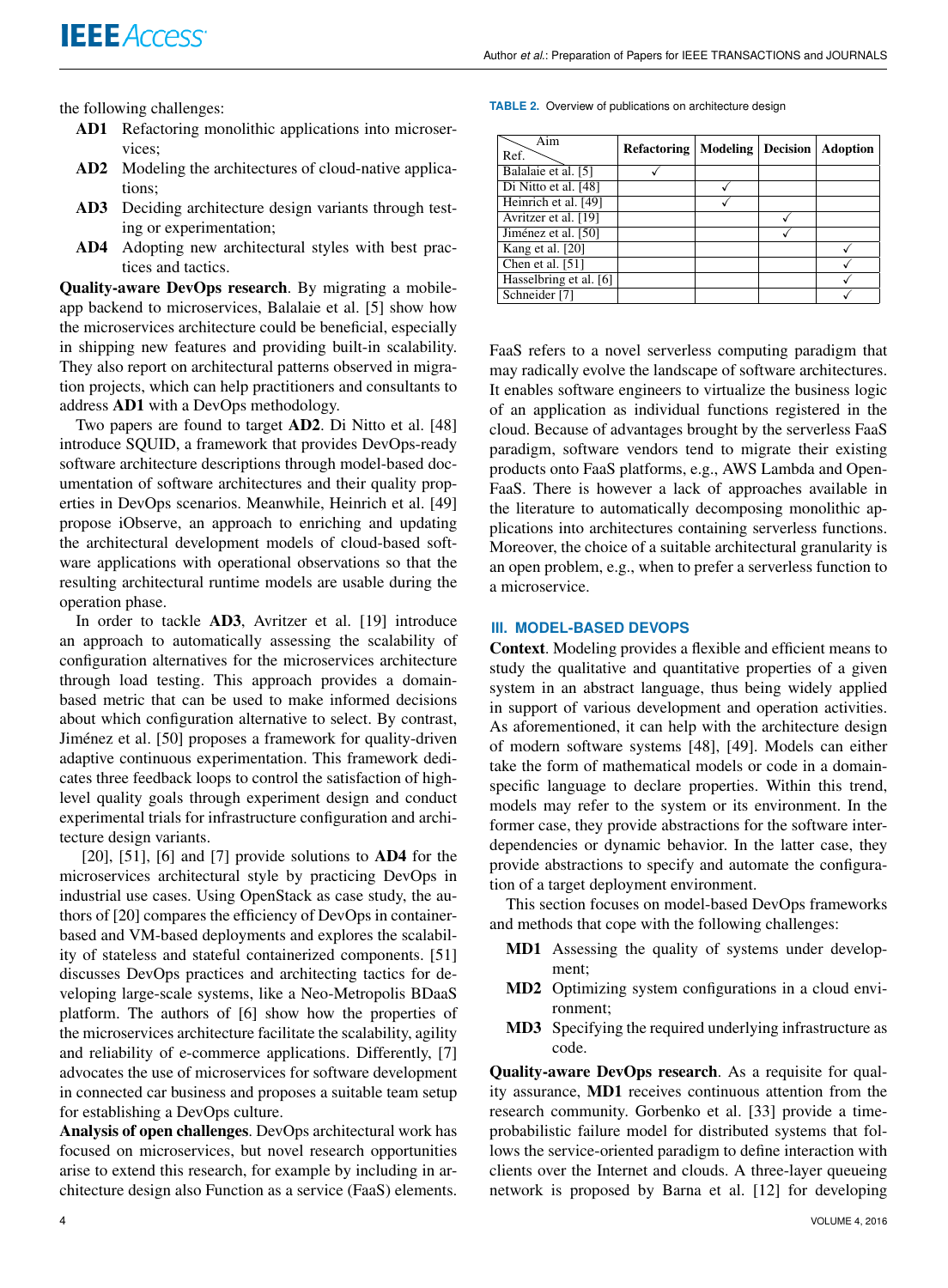autonomic management systems. This model is proven to be robust and accurate in predicting system performance under a variety of workloads and topologies. Take a tax fraud detection system as an example, Perez-Palacin et al. [13] show the use of Petri nets for the performance analysis of data-intensive applications. Peuster and Karl [14] present an automatable and platform-agnostic modeling approach that can profile the performance of an entire service function chain at once.

MD2 is a common issue that needs to be addressed in the deployment and operation phases so as to adapt DevOps for a cloud environment. Guerriero et al. [10] propose SPACE4Cloud, an integrated framework for the deployment optimization and resource allocation of cloud applications represented as PCM models. A proactive application placement algorithm is introduced by Suk et al. [32]. This algorithm uses failure indexes evaluated by modeling application turnover and infrastructure failure as stochastic processes. Sun et al. [11] present a stochastic model and an optimization method to minimize the completion time, availability degradation, and monetary cost of the rolling upgrade procedure through appropriate parameterization.

The emergence of Infrastructure-as-Code (IaC) is a response to MD3. IaC often relies on textual resource models to configure the application environment. It is especially useful to increase the repeatability of configuration tasks in distributed architectures, where many dependencies exist between software components and virtualized resources. Comparatively to other areas surveyed in this paper, IaC quality research is in its infancy and relatively few works exist. Two representative examples are [8] and [9]. In [8], the authors discuss a qualitative analysis of over 1700 IaC scripts to identify code smells in IaC code, i.e., code snippets that are indicative of some deeper violation of design principles or best practices. The paper considers in particular security smells related to cryptography, authentication and hard-coded secrets, among others. The authors of [9] explore the use of intent modeling as a way to ensure the correctness of IaC. This is based on the idea of specifying IaC in terms of the high-level final state/goal that needs to be reached, operating at a higher level of abstraction than detailed subactivities. The paper focuses on the standardized TOSCA language, which offers an implementation of this approach. TOSCA models are also compatible with the execution of IaC scripts in languages such as Ansible, effectively offering polyglot IaC. Rahman et al. [52] provides a systematic survey of quality in IaC, noting its current underdevelopment in the research literature. They carry out an analysis of 32 publications. Within this paper, IaC work insists primarily on quality dimensions such as the reliability, repair, testing, idempotency of IaC scripts.

Analysis of open challenges. Although the serverless FaaS paradigm simplifies user involvement in resource allocation at runtime and saves operating costs by billing executions at the function level. It is often difficult to decide the optimal configuration of serverless functions comprising an applica**TABLE 3.** Summary of publications on model-based DevOps

| Aim<br>Ref.               | <b>Assessment</b>   Optimization   Specification |  |
|---------------------------|--------------------------------------------------|--|
| Anatoliy et al. [33]      |                                                  |  |
| Barna et al. [12]         |                                                  |  |
| Perez-Palacin et al. [13] |                                                  |  |
| Peuster and Karl [14]     |                                                  |  |
| Guerriero et al. [10]     |                                                  |  |
| Suk et al. [32]           |                                                  |  |
| Sun et al. [11]           |                                                  |  |
| Rahman et al. [8]         |                                                  |  |
| Tamburri et al. [9]       |                                                  |  |

tion, which minimizes the operating costs while satisfying the performance requirements. This raises the needs for models that can accurately predict the performance of FaaSbased applications as well as approaches that can effectively optimize their deployment. In the literature, no work seems to have been carried out for either.

Our survey also reveals that IaC research is still at an early stage, and thus many outlets for research exist in developing tools to increase the quality of IaC artifacts. Because IaC scripts can be specified using model-based declarative languages (e.g., TOSCA) or be written with specialized languages (e.g., Ansible), a research question is how to develop holistic and polyglot defect prediction and debugging environments for IaC. Another potential aspect to consider in IaC involves the quantification of costs associated to maintenance and configuration operations. At present such costs can only be indirectly estimated from execution logs, but there is practical business value in estimating these figures from code or software artifacts. Lastly, the relative merits of different IaC technical approaches used in industry are currently not well understood in the literature. More systematic investigations on these matters may be relevant to researchers.

## **IV. CONTINUOUS INTEGRATION AND DELIVERY (CI/CD)**

Context. CI/CD pipelines provide the technical means to automate recurring tasks related to deployment, testing, and orchestration of cloud native applications. Market solutions such as Jenkins, CircleCI, Trevis, and several others can be used to coordinate delivery and quality checks on the application source code and associated software artifacts, prior to their production use. Several books and papers overview the general properties of CI/CD, e.g., [1] discusses the broader applicability and benefits of CI/CD in industrial context. More recently, [2] provides a large-scale empirical study on the impact of continuous integration on software development practice. Strategies to concretely adopt CI/CD in organizations are exemplified in [53] .

Quality-aware DevOps research. It is well known that CI/CD finds immediate application to quality assurance via unit testing of functional properties. For example, the practitioner interviews in [54] reveal that deployability via CI/CD and architectural design to improve test quality are relevant dimensions in DevOps. We point the reader to a broader overview of related testing research in Section V. We instead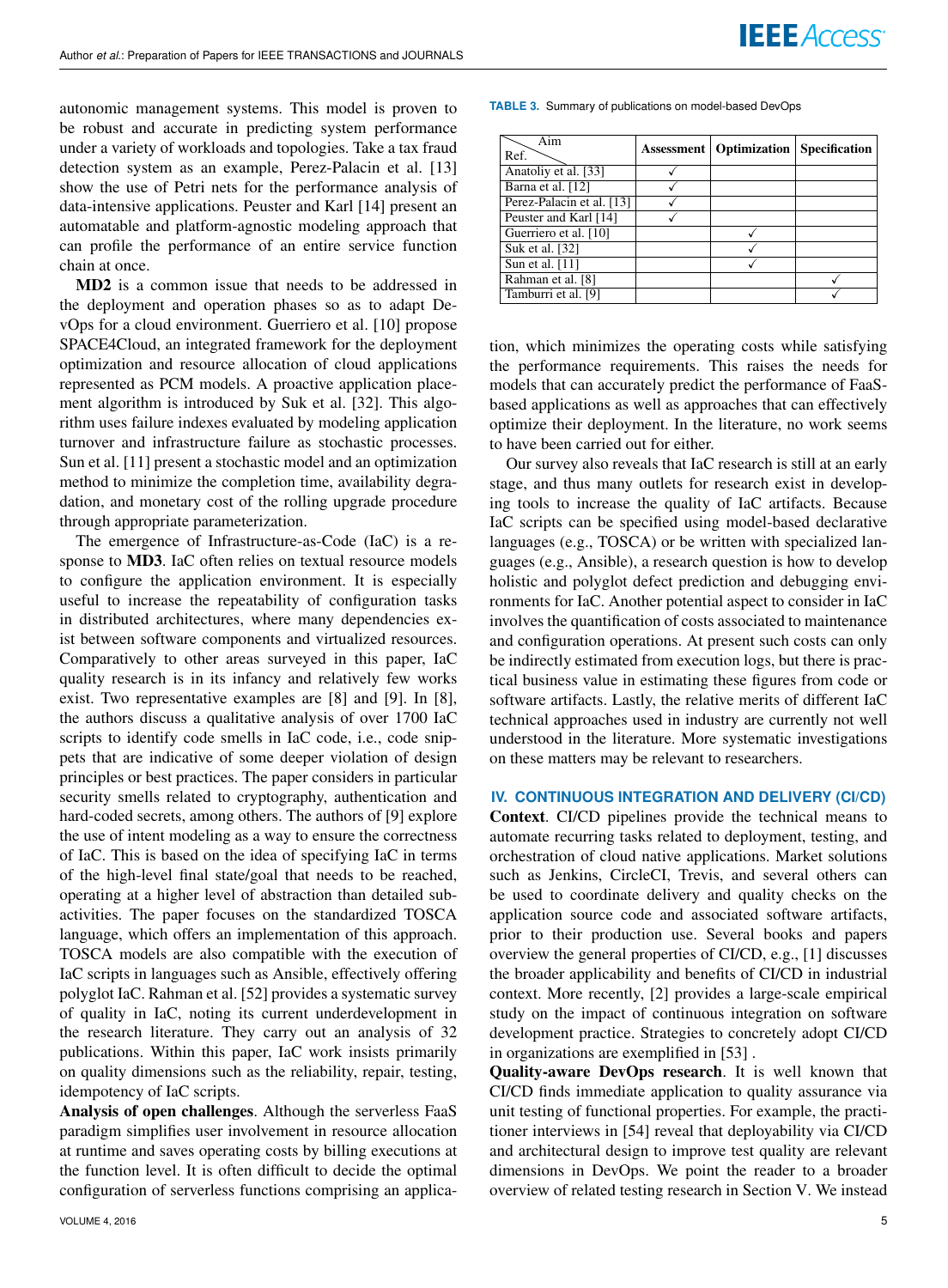#### **TABLE 4.** Comparing publications on CI/CD

| Attrb.<br>Ref.                             | <b>SLA-aware   Security-aware   Data-aware</b> |  |
|--------------------------------------------|------------------------------------------------|--|
| R. Meissner et al. [40]                    |                                                |  |
| M. Mazkatli et al. [46]                    |                                                |  |
| F. Boyer et al. [15]                       |                                                |  |
| $\vert$ N. Ferry et al. $\vert$ 45 $\vert$ |                                                |  |

here focus on innovative uses of CI/CD in the context of quality assurance, which offer novel outlets for research. Research in quality-aware CI/CD has centered on the following challenges:

- CC1 Performance-aware CI/CD
- CC2 Data-aware CI/CD
- CC3 Secure CI/CD

An example of work that addresses CC1 is [15], which uses CI/CI to ease updates while releasing new versions of microservices. The authors propose an architecture-based CI/CD approach, rather than using scripts, to update the microservices while in production. They define templates for different architectural models based on which an application can be updated to a target architecture using simple commands. In addition, they incorporate common update strategies, such CleanRedeploy, BlueGreen, Canary, etc., from which an appropriate strategy can be selected to satisfy specific SLA requirements. They demonstrate the effectiveness of the approach updating an application in production.

Another example of work in the context of CC1 is [46], where the authors propose a roadmap to apply CI/CD to incrementally maintain and parameterize application performance models. The approach entails to react to changes in the application source code and then apply targeted monitoring and statistical estimation methods to update resource demands, probabilities of selecting particular code branches, loop execution numbers, and other relevant parameters. Such updates are essential to continuously evolve the qualityaware toolchain analysis synchronously with code commits.

An instance of work that tackles CC2 is as follows. Data stores based on query languages such as RDF can be directly stored on systems such as Github, allowing to coordinate the publishing of data with CI/CD pipelines. This triggers the question on what is the inter-play between CI/CD and data quality engineering. [40] provides an overview of tools that can be integrated in CI/CD pipelines to continuously meet quality requirements on data. The include utilities for RDF serialization quality checks, ontology validation tools, data anti-patterns, linked open quality data assessment. An example of CI pipeline to holistically coordinate the surveyed data quality assurance tools is described in the paper.

The recent work in [45] illustrates another approach to quality-aware DevOps, where the goal of the study is to continuously integrate and orchestrate a system so to ensure security and privacy. This aligns to challenge CC3. Modeldriven engineering methods are coupled with secure DevOps practices to allow continuous changes in the deployment environment. This is based on a so-called "models@runtime" approach, where the application model is evolved directly in the production environment in response to dynamic events that occur therein.

Analysis of open challenges. The above papers exemplify novel trends in CI/CD towards integrating in the CI/CD pipeline the specification of data services. It is possible to envision that similar needs will arise in connection with AI/ML services, which require a continuous evolution of data pipelines, learning and training services alongside the application. CI/CD support specific to such kind of services offers outlet for novel research.

## **V. DEVOPS TESTING**

Context. DevOps has been widely adopted in enterprises, which leads to shortened development cycles and involvement of automation. With speedy iterations, the risk and cost of quality assurance increase at the same time. Testing is of great importance to ensure the quality of software in DevOps practice. In particular, automating the testing process enables continuous testing of the frequent code changes occurring throughout the development cycle. The following challenges are highlighted in the literature:

- TS1 Automatic workload selection and specification of target services.
- TS2 Test automation frameworks to enable automatic execution within DevOps cycles.
- TS3 Employing testing strategies to adapt to frequent changes in DevOps.

Quality-aware DevOps research. In the phase of test specification, a central goal is to maximize the coverage of new changes and specify unit tests aiming at specific and identifiable target services or functions, to make test results quickly actionable for developers. Besides common functional testing, which is not specific of DevOps, automated load testing allows spotting possible performance issues during the integration phase, preventing them from manifesting in production. In [16], Schulz *et al*. propose an approach of load testing selection based on contextual information that focuses on TS1. Workloads can be automatically selected according to monitoring data, target services, along with testing requirements in the proposed load testing process.

The authors in [17] focus on representative workload models for load testing of individual microservices in sessionbased systems. Two algorithms are proposed to enable extracting specific workload for the microservices under testing and consequent adjustments of workload models. Such an approach aims at only target microservices and their dependencies so that they can reduce the testing cost, addressing the issue of TS1.

In [18], the authors also propose to solve TS1 by introducing a behavior-driven load testing language (BDLT), which is designed to describe performance concerns in natural language that can be easily adopted by users. Based on BDLT, testing workloads can be automatically generated with the method in [16].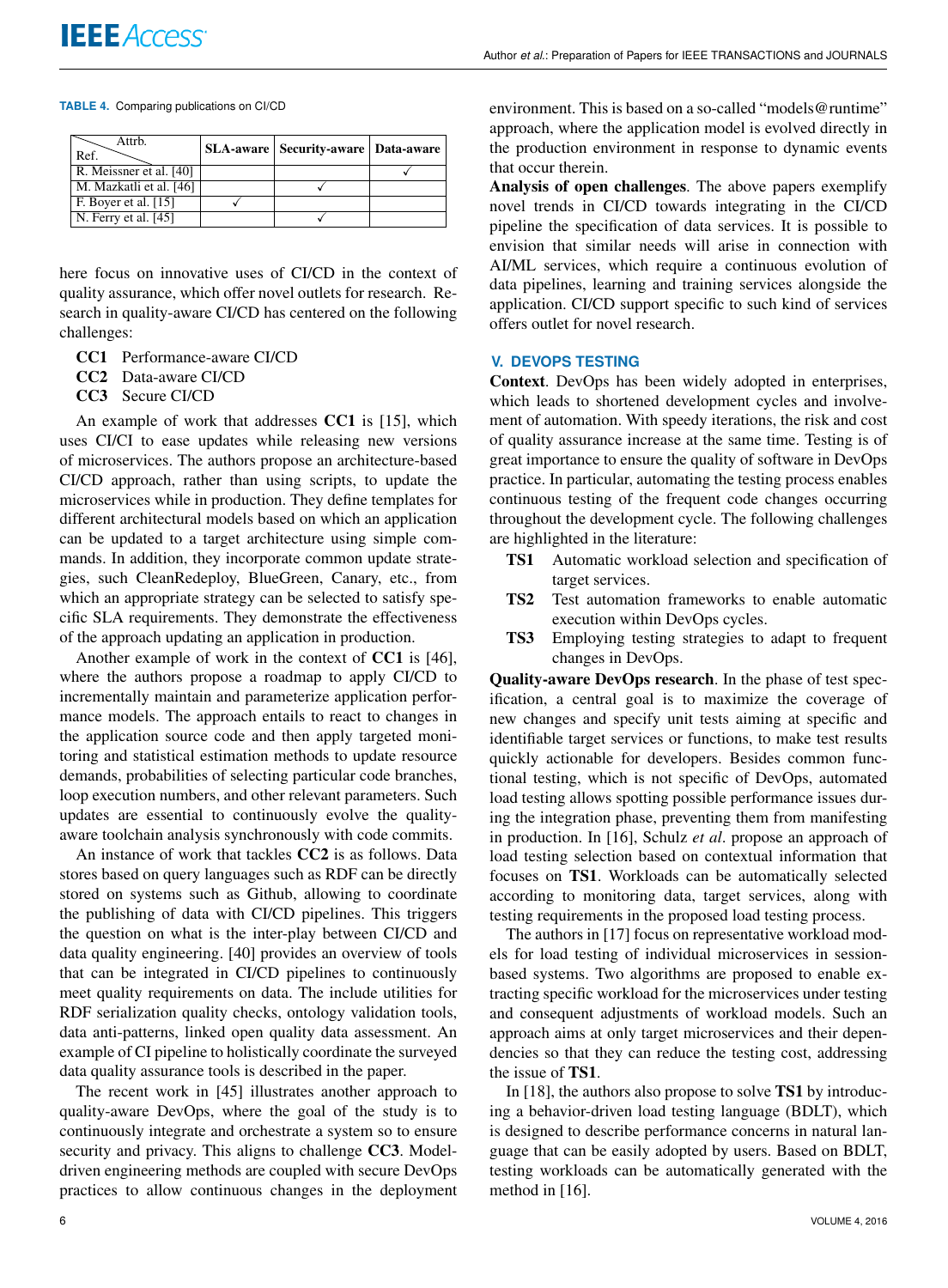**TABLE 5.** Comparing publications on DevOps testing

| Phase<br>Ref.            | <b>Specification   Modeling</b> | <b>Execution</b> |
|--------------------------|---------------------------------|------------------|
| Schulz et al. [16]       |                                 |                  |
| Schulz et al. [17]       |                                 |                  |
| Schulz et al. [18]       |                                 |                  |
| Ferme et al. [34]        |                                 |                  |
| Pietrantuono et al. [35] |                                 |                  |
| Schermann et al. [21]    |                                 |                  |
| Schermann et al. [36]    |                                 |                  |
| Dullmann et al. [47]     |                                 |                  |

To enable the automated execution of tests for the purpose of faster integration and delivery, several test automation frameworks and tools have been proposed to address the problem of TS2. For example, in [34], the authors address automated testing workflows in the process of continuous integration, focusing on unit tests and integration tests. Pietrantuono et al. in [35] present a continuous software reliability testing approach called DevOpRET. This approach mainly involves usage monitoring and operational profile estimation and updating. By monitoring the endpoint users, estimated operational profile is able to be updated with the actual user profile. At each DevOps cycle, the reliability testing can be executed based on the continuously updated operational profile.

In addition, testing techniques such as canary releases and shadow/dark launches are being increasingly adopted as strategies to automate testing execution in TS3. In an empirical study on continuous experimentation [21], the authors provide an overview of continuous experimentation practices that contain canary releases, dark launches and A/B testing in both research and practice of DevOps. In [36], Schermann et al. proposed a live testing model and implemented a middleware, Bifrost, to specify testing strategies and execute tests through traffic routing. Bifrost is able to describe release techniques with multiple phases including canary releasing, dark launching, A/B testing and gradual rollout in YAMLbased language. The authors of [47] address the issues of dependability and security of CD pipelines, proposing involving testing strategies, such as canary releases and A/B testing, into building and integration pipelines execution.

Analysis of open challenges. Rapid changes bring new challenges to test specification and execution in practice. Learning and analyzing the internal and external dependencies between components at specification stages could also inform test specifications, enabling a more effective identification of tests that need to be re-executed after a change, trading off test complexity for coverage. In addition, test automation needs to meet the dynamics of iterations in DevOps cycles. For example, the objective of each iteration may change, which will lead to involve different test strategies into the respective iteration to meet the QA requirements.

## **VI. VERIFICATION IN DEVOPS**

Context. Verification complements testing in software quality assurance processes. Compared to testing, it leverages mathematical abstractions and code/model semantics to prove the (partial) correctness of artifacts with respect to a variety of properties. While still in their infancy, verification methods tailored to DevOps are gaining traction in both industry and academia for their potential to deliver stronger quality guarantees than testing. This section reviews a selection of paper relevant to verification in DevOps (Table 6). The main open challenges discussed through this section are summarized in the following points:

- VE1 Develop diff-time verification methods for prompt and localized feedback to keep developers engaged
- VE2 Increase compositionality and incrementality to support the analysis of large, rapidly changing code bases
- VE3 Feed information from design time to runtime and viceversa to improve runtime tasks and verification

Quality-aware DevOps research. Despite not as widely adopted as testing, verification is applied at several stages of a DevOps cycle, including, in order: design, build, diff, land, and production times [55].

*Design-time* methods analyze pre-implementation software artifacts, including goal or architectural models from the DevOps plan and create phases. User-provided abstractions, e.g., statecharts or unambiguous dialects of UML, are automatically translated into formal models to verify artifacts' properties. For example, analytical models of performance and reliability obtained from higher-level modeling languages like the Palladio Component Model [56] or OASIS TOSCA can be analyzed with numerical routines or probabilistic model checking [57].

*Build-time* methods are usually embedded within compilers and IDEs, providing quick feedback to the developers about the module they are implementing. These are usually light-weight static analyses performed with tools like Valgrind [41] and ASan to detect buffer overflows or dangling pointers and profile C/C++ artifacts, or FindBugs to localize several classes of bugs in Java artifacts [42]. While most of these methods are not specific to it, DevOps needs started to push for adapting them into staged analyses, where static code information computed during build time are carried on to later development stages and runtime to enable subsequent analyses [58]. For example, in [39], Beigi-Mohammadi et al. exploit control flow analysis to extract security-related predicates to be checked during operation, enabling automatic adaptation actions for early countering potential attacks.

*Diff-time* is the gatekeeping at the end of code creation, when submitted code waits for review and approval. Verification methods in this phase usually completes within a few tens of minutes [55] to allow their reports to complement human code reviews. The peculiarity of this phase is its intrinsic incrementality: only portions of an artifact change since the last run of the analysis, and they can be identified by the diff. While few academic tools specialize for diff-time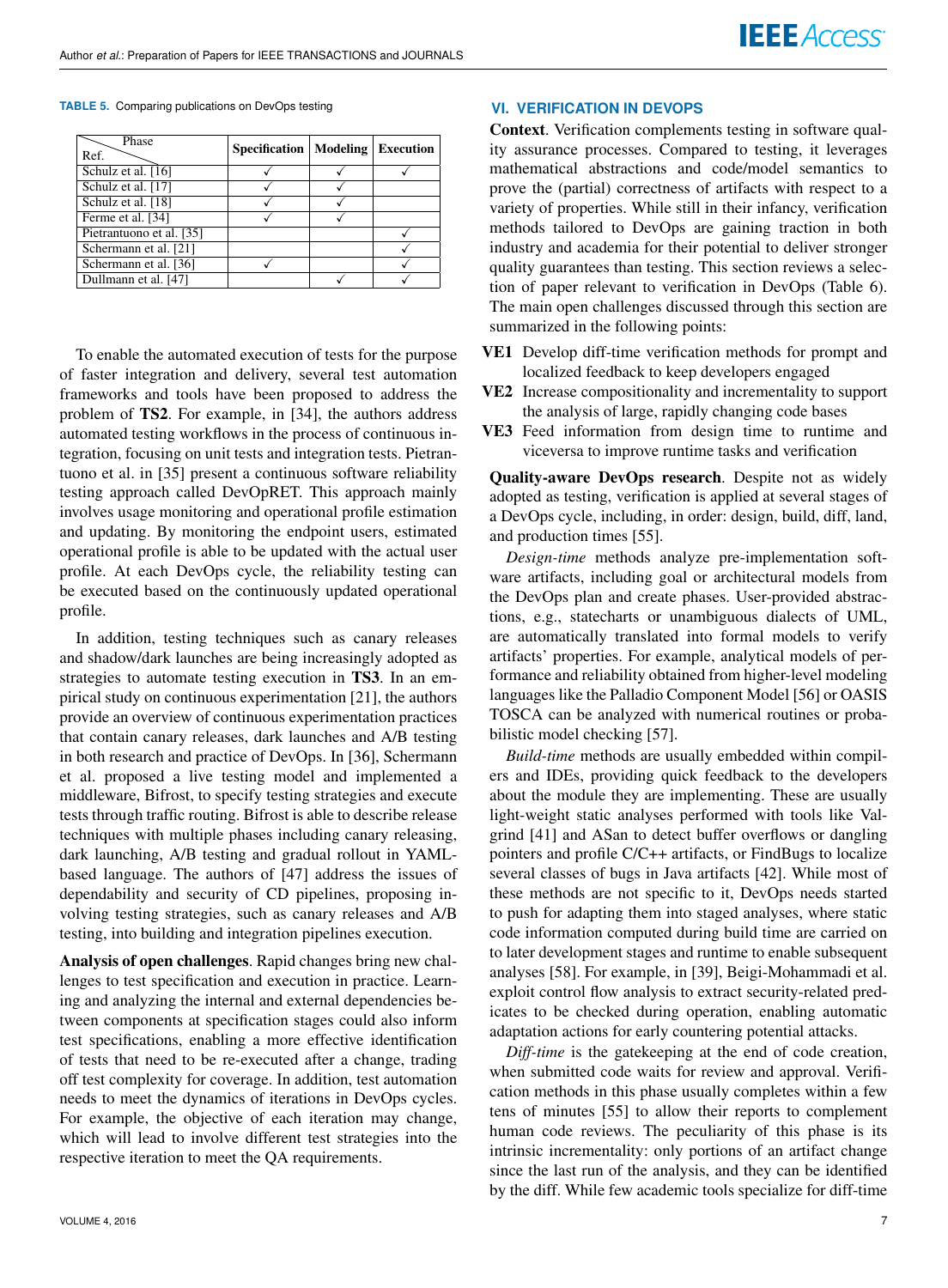#### **TABLE 6.** Verification and static analysis through DevOps phases

| Phase                  | Design/    | Diff time   Land time   Runtime |  |
|------------------------|------------|---------------------------------|--|
| Ref.                   | build-time |                                 |  |
| Koziolek et al. [56]   |            |                                 |  |
| Brunnert et al. [57]   |            |                                 |  |
| Nethercote et al. [41] |            |                                 |  |
| Sadowski et al. [42]   |            |                                 |  |
| $O'$ Hearn [55]        |            |                                 |  |
| Backes et al. [37]     |            |                                 |  |
| Larus et al. [44]      |            |                                 |  |
| Harman et al. [43]     |            |                                 |  |
| Beigi-Mohammadi et     |            |                                 |  |
| al. [39]               |            |                                 |  |
| Filieri et al. [38]    |            |                                 |  |

analysis, notable industrial contributions include Facebook's Infer [43], Amazon's s2n [37], and Microsoft' Prefast [44].

*Land-time* occurs after a diff is approved and before release to production. This phase is allowed longer execution time (typically from hours to overnight) and can operate from built and executable modules, which can be analyzed both statically and dynamically [43]. Microsoft Prefix [44] is an example of tools used in this stage.

Finally, in production, *runtime* verification methods can be used to detect requirements violations as they happen. These methods require the instrumentation of the application with monitors and probes to measure specific quantities or detect the violation of safety/security predicates [39], [57]. Methods based on partial evaluation compute surrogate model of the system that enable efficient verification at runtime, after current monitoring information are gathered (e.g., [38] verifies probabilistic properties).

Analysis of open challenges. Broadly speaking, verification requires formal models and analysis algorithms. Modeldriven processes exploit human ingenuity to produce semantically richer models of an application and its environment. While these models allow the use of established model checking algorithms, keeping the models consistent with the application code may be challenging in all but the few domains where fully automated code generation is possible. Nonetheless, where available, even partial design models should be used in the future to improve the effectiveness of later-stage methods. This includes, for example, the contextualization of build-time verification within realistic usage profiles specified by the designers, as well as using design models to narrow down the relevant scenarios for diff-time and runtime analysis, reducing the relevant search space to cut verification time (V3). To improve diff-time verification, research has to focus on compositional methods which enable incremental re-analysis of only the changed parts of a codebase [55]. This overall addresses challenge VE1. Academic research largely underestimated so far the importance of prompt and localized developer feedback, preferring detailed verification reports produced overnight at land-time. However, empirical evidence from industry suggests that diff-time verification is more effective for bug fixing and keeps developers more engaged [42]. Developing compositional verification algorithms often requires to reduce the expressiveness of verifiable properties, which may nonetheless allow to intercept problems before they reach production, which falls under challenge VE2. Adequate design-time models can also help to narrow down the state space to be verified at later process stages, bringing a global view hard to infer from lower level artifacts like code or binaries. Finally, runtime verification methods, whether measurement/probing based or model-based, have the potential of observing the application within its actual execution environment, which may differ from design-time assumptions or land-time simulations. This addresses challenge VE3. The ability to promptly detect issue while the application is running can reduce the exposition time to a bug, but also enable automatic adaptation actions to self-protect an application or its infrastructure.

## **VII. RUNTIME SERVICE MANAGEMENT**

Context. Runtime service management particularly concerns dynamic resource scheduling of microservices. Microservices is one of the core DevOps practices. It is a design principle to build applications with fine-grained services. One of the benefits arising from this is the ability to manage each service individually. However, regardless of this benefit, managing microservices at runtime is not trivial. This involves multiple research challenges, regarding monitoring, configuration options, decision making, etc. In a nutshell, the following challenges were highlighted by the researchers:

- RM1 Monitoring microservices
- RM2 Container placement strategy
- RM3 Autoscaling microservices

Quality-aware DevOps research. RM1 can be considered as an ensemble of complex sub-problems. Researchers often focus on these sub-problems rather than the overall issue. For example, Noor et. al [25] focused on the issue of collecting data from heterogeneous virtualization architecture. They have developed a framework M3 using the SIGAR library and RESTful API that collects both the system and process level metrics through separate agents. On the other hand, Miglierina et al. [26] have focused on reducing the complexity of monitoring configuration management. They proposed Omnia that addresses this issue through Monitoring Configuration as Code. This is realized by defining a set of vocabulary and protocols, which are used to setup and update the monitoring configurations for popular tools like InfluxDB, Prometheus, Grafana, etc.

RM2 is often addressed based on the scale of the computing environment. For example, in [22], Boza et al. proposed kube-scheduler to address RM2 in a typical multi-server setup. kube-scheduler is a performance-aware orchestrator, based on Kubernetes, that take container placement decisions by considering the number of available CPUs in the host machine and how they effect the runtime and initialization time performance. However, considering a geo-distributed environment like edge or fog, the placement approach needs to be adapted to incorporate information on heterogeneous computing environment. Rossi et al. [27] focused on this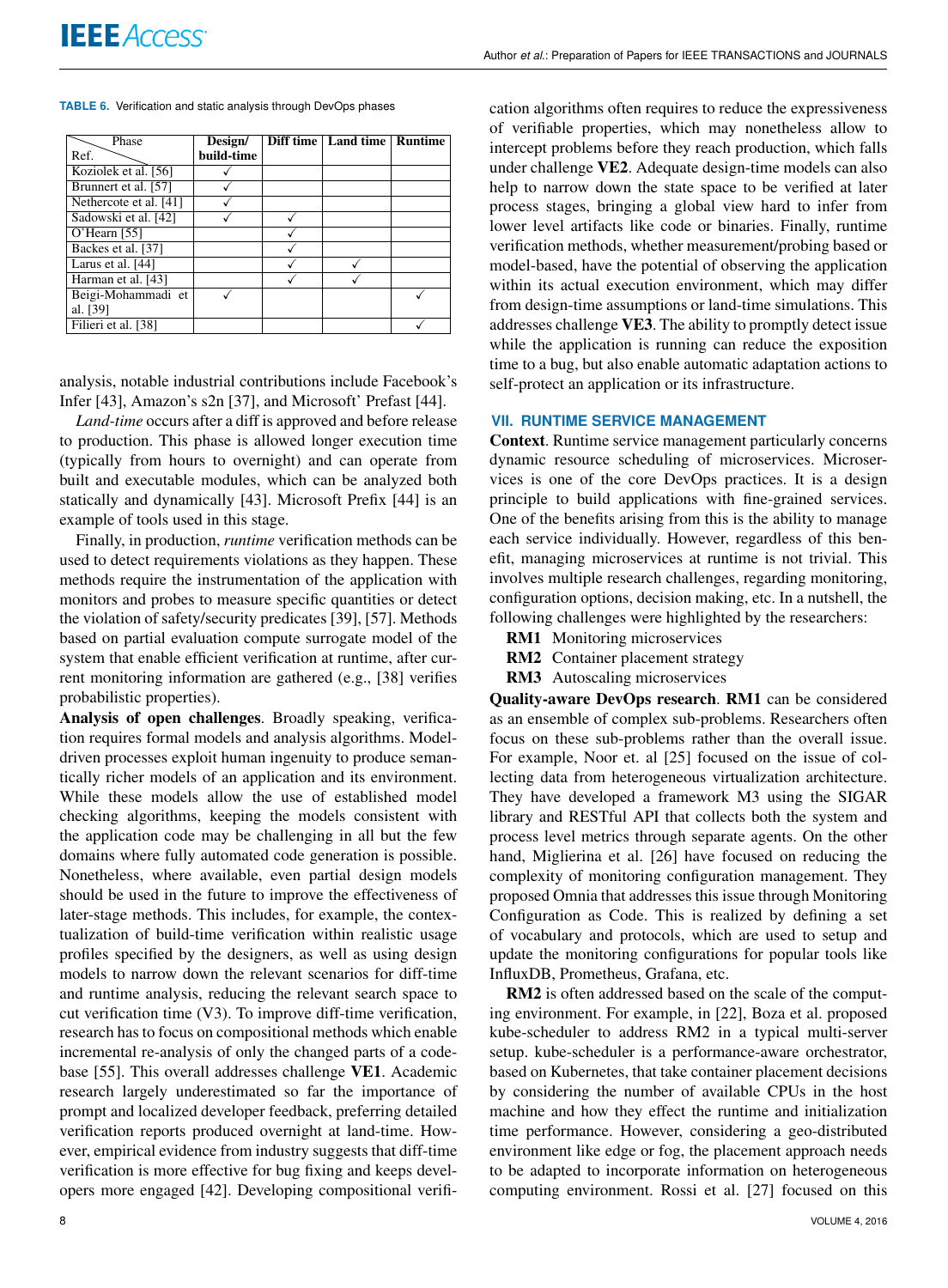issue and proposed ge-kube. Along with the placement issue, ge-kube focuses on the elasticity problem as well, thus addressing RM3. They resolved the placement issue by formulating it as an optimization problem and the elasticity issue is resolved using model-based Reinforcement Learning (RL).

Recently, compared to RM1 and RM2, RM3 has gained more attention from the researchers. Multiple autoscalers have been proposed to address this issue, each differing on how the problem is perceived. In [23], Kwan et al. propose an autoscaler, HyScale, that focuses on the performance trade-offs between horizontal and vertical scaling. HyScale's principle is to scale vertically if the resources are available. If not, it performs horizontal scaling. Rossi et al. [28] also emphasize the use of both horizontal and vertical scaling. However, in contrast to [23], they adopted a model-based approach. It is based on a novel Reinforcement Learning model that relies on approximations (state transition probabilities and the associated costs) from monitoring data. They realized the so-called Elastic Docker Swarm (EDS) by integrating their method with Docker Swarm.

Another context in RM3 is coordinated scaling to solve the bottleneck shift problem. Bauer et al. [29] present Chamulteon that focuses on that issue. It is based on queueing models which are used to forecast system performance and taking a coordinated scaling actions. Chamulteon also includes a workload forecasting component, which makes it proactive. Barna et al. [12] propose an Autonomic Management System (AMS) based on Layered Queueing Network (LQN) that inherently offers coordinated autoscaling. However, Chamulteon and AMS both do not consider vertical scaling. In [30], Gias et al. present an autoscaler, ATOM, that supports both horizontal and vertical scaling along with coordinated autoscaling. Similar to AMS, ATOM is based on LQN models but it considers both a microservice CPU share (vertical scaling) and the number of its replicas (horizontal scaling) during performance forecasting.

In [24], Qiu et. al present FIRM that focuses on fine grain resource management of microservices considering resources like cache, network bandwidth, CPU, memory, etc. However, unlike most of the approaches, it opted for a modelfree method. Their approach relies on a combination of support vector machine and Reinforcement Learning to identify and allocate resources to bottleneck microservices. Rossi et al. highlight another important issue - decentralizing the autoscaler components and propose a hierarchical autoscaler me-Kube [31]. Such decentralization makes the autoscaler more scalable when deployed in a large cluster. Although me-Kube uses queueing models, it does not support coordinated scaling as they model each microservice separately rather than the overall application.

A comparison of these autoscalers, based on different attributes (model-based, supporting vertical scaling, proactive, coordinated scaling), are presented in Table 7.

Analysis of open challenges. Regardless of the progress made, there are still multiple research challenges concerning runtime service management. A major challenge concerning **TABLE 7.** Comparing different autoscalers for microservices

| Attrb.<br>Ref.    |  | Model   Vertical   Proactive   Coordinated |
|-------------------|--|--------------------------------------------|
| Kwan et al. [23]  |  |                                            |
| Rossi et al. [28] |  |                                            |
| Bauer et al. [29] |  |                                            |
| Barna et al. [12] |  |                                            |
| Gias et al. [30]  |  |                                            |
| Rossi et al. [27] |  |                                            |
| Qiu et. al. [24]  |  |                                            |
| Rossi et al. [31] |  |                                            |

RM1 is providing support for the model-based approaches. A monitoring framework for microservices should focus on providing metrics related to queueing or machine learning models, like queue length, arrival rates, state transition probabilities, etc., to improve the estimates of different modelbased runtime controllers. In addition, they can also leverage machine learning techniques to provide an insight of a system architecture such that a model can be automatically generated.

For a runtime controller, focusing on RM2, a major challenge is to forecast the performance of container groups rather than a single container. A container group can represent a chain of microservices. Considering a single container alone only provides a partial view of the performance in a particular cluster node. On the other hand, the controllers focusing on RM3, particularly the model-based ones, should emphasize faster decision making. This issue can be solved by being proactive but that requires a huge volume of data for accurate forecasting. Thus, researchers should investigate the effectiveness of hybrid autoscalers that combines proactive, simple reactive and model-based reactive approaches.

## **VIII. EMERGING TRENDS: BRIDGING AI/ML, BIG DATA, AND DEVOPS**

Artificial Intelligence (AI) and machine learning (ML) algorithms are being increasingly used by industry for monitoring and development to boost performance. These techniques offer the ability to quickly learn the pattern of baseline performance from a large space of performance metrics to diagnose system issues. AI/ML can play a crucial role in accelerating DevOps efficiency for today's dynamic and distributed dataintensive environment. The future of DevOps will be AI, ML, data-intensive driven, which offer potential benefits to enhance functionality and transform how system developers and administrators can design, test, deploy, and maintain systems. Monitoring the modern DevOps environment involves a high level of complexity that AI/ML techniques can alleviate. Dealing with Exabytes of data to investigate the root causes analysis using conventional DevOps solutions may lead to unexpectedly long time to identify the reason of failures within complex distributed systems.

AI/ML solutions for DevOps are utilized to play a significant role in automating and enhancing DevOps processes. Sun *et al*. [59] propose a non-intrusive automated fault di-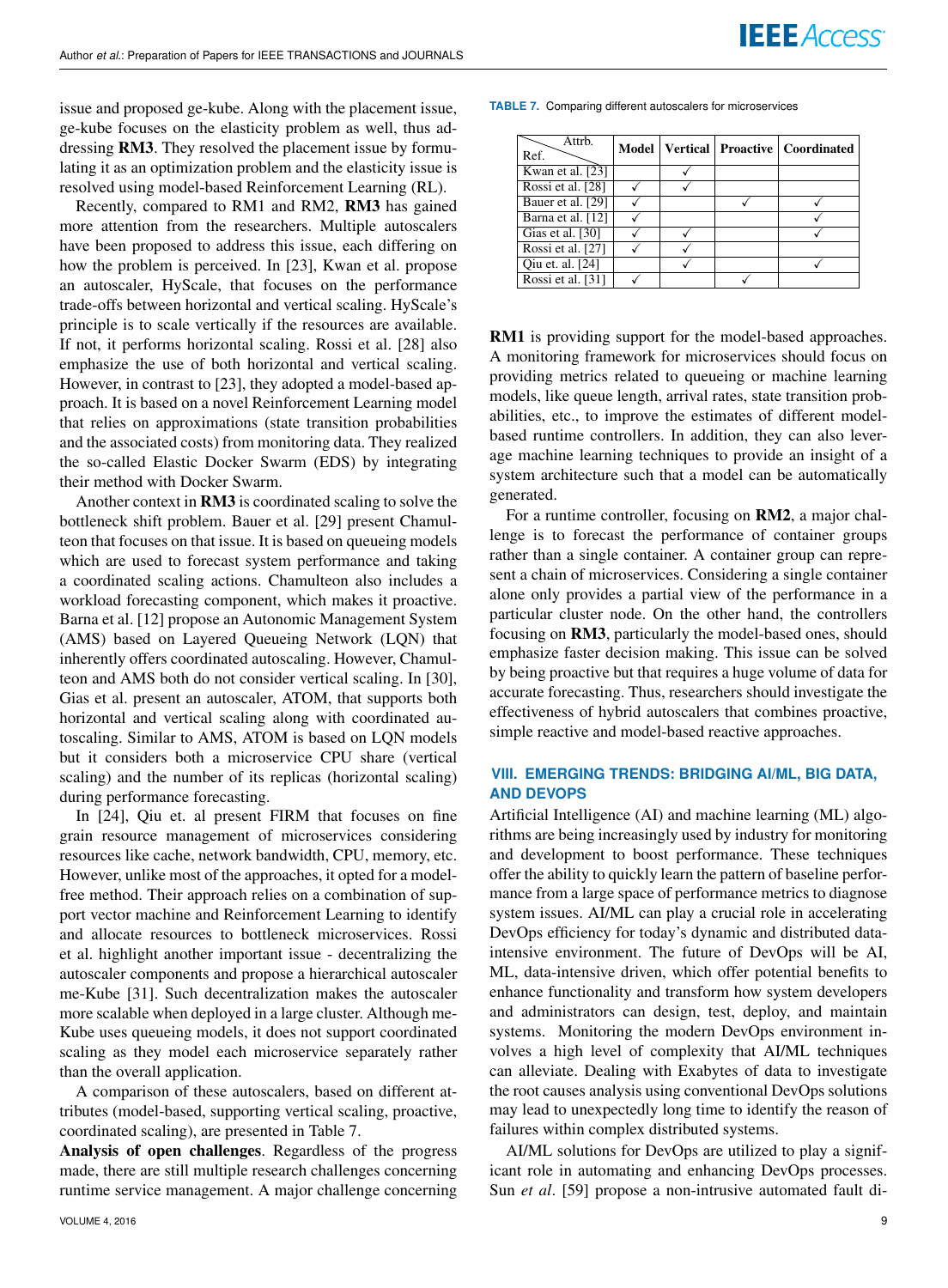agnosis for public cloud ( such as Amazon Web Service ) and rolling upgrade DevOps operation using system logs and machine learning algorithm. They use performance metrics that are collected during monitoring time to train the ML classifier for detecting issues and to expect behavior over every time interval within the system. Their proposed approach achieves on average 90% for recall and precision. The study in [59] demonstrates that using ML for fault diagnoses within DevOps operations (such as rolling upgrade) is promising.

Real challenges for building AIOps solutions are presented by Dang *et al*. [60] based on practices within Microsoft. The term AIOps comes from Gartner to address the challenges of DevOps using AI. Dang *et al*. [60] mention that AIOps is about enabling software and system engineers to operate services efficiently using ML and AI solutions. The added values of AIOps includes: ensuring high service quality, offering high service intelligence, increasing engineering productivity, and decreasing operational cost. Around 60% of firms will adopt AI and ML analytics for DevOps by 2024 to accelerate service delivery, improve performance, and secure systems [60].

Nogueira *et al*. [61] review existent research that applies ML to optimize the quality of process within DevOps pipeline. ML techniques have the ability to provide insight into specific IT processes to effectively assist stakeholders in recognizing improvements that are needed within the software development life cycle. Kumar *et al*. [62] present Sankie, which is an AI Platform for Azure DevOps which is a scalable and general service that is developed to assist and impact all stages of the modern software development life cycle. The proposed AI platform can provide smart and actionable recommendations to system developers and administrators, which include training, recommending, explaining, and evaluating. The proposed platform is used at Microsoft and is enabled for over 50 repositories internally.

There are some DevOps solutions for AI/ML. While AL/ML offers valuable benefits to DevOps, there are some existing DevOps solutions for AL/ML stakeholders that help in developing continuous efficient AL/ML services. Ciucu *et al*. [63] develop a software architecture solution that can ensure the continuous development of computer vision applications. They examine high-performance computing and GPU resource management for model implementation within data centers to enhance the integration process and performance optimization. The integration covers software services and microservices to orchestrate the containers within systems to high availability services.

Palacin *et al*. [13] present a DevOps industrial application that focuses on software quality evaluation tools for tax fraud detection in the context of improving the quality and reliability of Big Data. During development iterations, the impact of quality assessment is reported with a particular focus on the accomplishment of performance requirements during the continuous adding of new functionalities to systems. The authors in [13] target applications that manage billions of invoice records. The evaluation is conducted using simulation

| Target<br>Ref.       | AI for DevOps | DevOps for $AI$ | <b>Big Data</b> |
|----------------------|---------------|-----------------|-----------------|
| Sun et al. [59]      |               |                 |                 |
| Dang et al. $[60]$   |               |                 |                 |
| Nogueira et al. [61] |               |                 |                 |
| Kumar et al. [62]    |               |                 |                 |
| Ciucu et al. [63]    |               |                 |                 |
| Palacin et al. [13]  |               |                 |                 |
| Fox et al. [65]      |               |                 |                 |
| Di Nitto et al. [48] |               |                 |                 |
| Chen et al. [64]     |               |                 |                 |

(SimTool), which is developed by DICE European project developers for quality analysis. The goal is to reduce the number of DevOps iterations.

Regarding software architecture, Di Nitto *et al*. [48] investigate concerns and obstacles, which are needed to be tackled in DevOps scenarios. The authors in [48] present Specification Quality In DevOps (SQUID), which is a framework for software architecture. The proposed framework is evaluated in the Big Data domain. SQUID is evaluated on a real industrial DevOps scenario, to find SQUID's pros and limitations.

Chen *et al*. [64] contribute to the field of Big Data and DevOps by presenting a methodology revolve around architecture-centric Agile Big data Analytics (AABA), which is evaluated on many Big Data analytics projects in security, cloud-based mobile, healthcare, etc. The authors [64] conclude that architecture agility has a significant impact on the rapid continuous delivery within Big data intensive applications. Finally, it is obvious that AI/ML will play a crucial role in improving DevOps productivity for future dynamic and distributed data-intensive systems. The future of DevOps will be AI, ML, data-intensive driven that offer potential advantages to improve functionality and transform how system developers and administrators can design, test, deploy, and maintain systems.

Analysis of open challenges. While AI/ML clearly provides valuable benefits to DevOps, there are some potential challenges that may arise in the future. This is because they are fundamentally different from conventional applications, and it is crucial to take into account that they have a different development lifecycle. Another well-known challenge of AI/ML is the availability of sufficient real-world datasets to build, train, and test the model before deploying it into the real production environment. In addition, the characteristic of the system may continuously change, which make the AI/ML model fail to be generalized from datasets that are used for training purposes. Therefore, AI/ML requires continuous model evaluating, tuning, retraining, and retesting.

A team from Microsoft illustrates that the data used in AI systems are large, specific for each context, and complicated for explaining and becoming a burden. These factors make it challenging to integrate AI model on a large scale and distributed system. Therefore, system engineers need to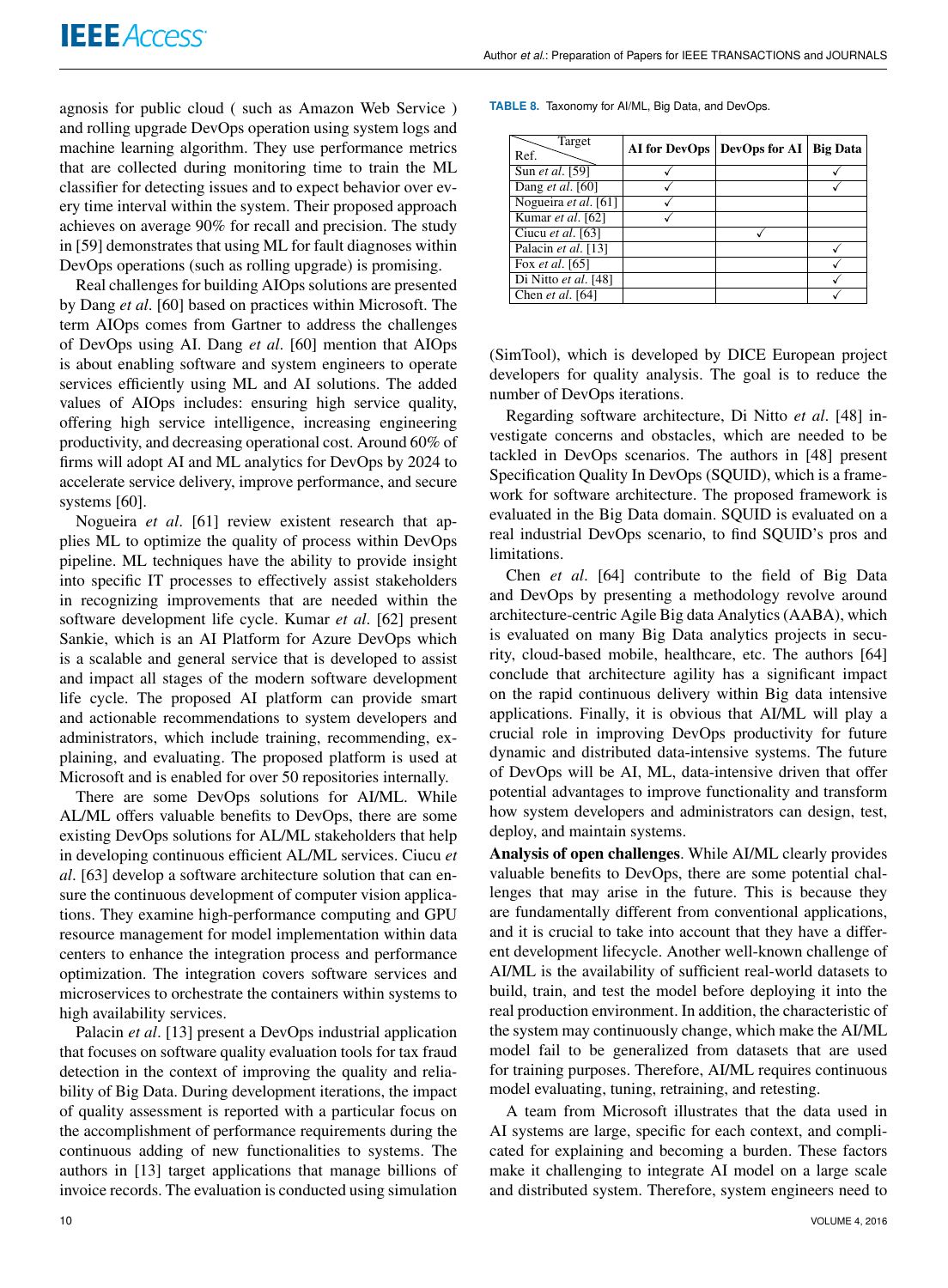## **TABLE 9.** Summary of challenges and current contributions

| <b>Challenges</b> | Reference                   | Domain                     | <b>Scope / Results</b>                                                                            |
|-------------------|-----------------------------|----------------------------|---------------------------------------------------------------------------------------------------|
| AD1               | Balalaie et al. [5]         | methodology                | Benefits of the microservice architecture and architectural patterns for<br>migration.            |
| AD <sub>2</sub>   | Di Nitto et al. [48]        | specification              | SQUID - A framework for modeling software architectures and their quality<br>properties.          |
|                   | Heinrich et al. [49]        |                            | iObserve - An approach to reusing architectural development models<br>during the operation phase. |
|                   | Avritzer et al. [19]        |                            | An approach to the scalability assessment of the microservices architecture.                      |
| AD3               | Heinrich et al. [49]        | configuration              | A framework that enables quality-driven adaptive continuous experimenta-                          |
|                   |                             |                            | tion.                                                                                             |
|                   | Kang et al. [20]            |                            | Solutions to design cloud infrastructure based on containerized microser-                         |
|                   |                             |                            | vices.                                                                                            |
| AD4               | Chen et al. [51]            | exercise                   | DevOps practices and architecting tactics for developing large-scale sys-<br>tems.                |
|                   | Hasselbring et al. [6]      |                            | A use case of the microservices architecture in e-commerce platforms.                             |
|                   | Schneider <sup>[7]</sup>    |                            | A use case of the microservices architecture in connected cars.                                   |
|                   | Gorbenko et al. [33]        |                            | A time-probabilistic failure model for service-oriented distributed systems.                      |
|                   | Barna et al. [12]           |                            | A three-layer queueing network for autonomic management systems.                                  |
| MD1               | Perez-Palacin et al. [13]   | analysis                   | Petri nets to analyze the performance of data-intensive applications.                             |
|                   | Peuster and Karl [14]       |                            | An approach to profiling the performance of an entire service function chain.                     |
|                   | Guerriero et al. [10]       |                            | SPACE4Cloud - An framework that enables deployment optimization and                               |
| MD <sub>2</sub>   |                             | configuration              | resource allocation on clouds.                                                                    |
|                   | Suk et al. [32]             |                            | An algorithm for application placement in a high turnover environment.                            |
|                   | Sun et al. [11]             |                            | A method for optimizing the parameters of the rolling upgrade procedure.                          |
|                   | Rahman et al. [8]           |                            | An analysis of security-related code smells over massive IaC scripts.                             |
| MD3               | Tamburri et al. [9]         | automation                 | An approach to ensuring the correctness of IaC code through intent model-                         |
|                   |                             |                            | ing.                                                                                              |
| CC1               | Mazkatli and Koziolek [46]  | integration                | An approach in an agile development process for integrating application                           |
|                   |                             |                            | models with CI/CD.                                                                                |
| CC2               | Meissner and Junghanns [40] |                            | An overview of tools that can be integrated in CI/CD pipelines to continu-                        |
|                   |                             |                            | ously meet quality requirements on data.                                                          |
| $\overline{CC3}$  | Ferry et al. [45]           |                            | Model-driven approach to continuously integrate and orchestrate a system                          |
|                   |                             |                            | so to ensure security and privacy.                                                                |
|                   | Schulz et al. [16]          |                            | Representative workload models and automatic workload selection based on                          |
| TS1               |                             | specification              | contextual information.                                                                           |
|                   | Schulz et al. [17]          |                            | Specific workload selection for target microservices in load testing.                             |
|                   | Schulz et al. [18]          |                            | BDLT - Behavior-driven load testing language to describe performance                              |
|                   |                             |                            | concerns.                                                                                         |
|                   | Ferme et al. [34]           |                            | Automated testing workflows for CI/CD.                                                            |
| TS <sub>2</sub>   | Pietrantuono et al. [35]    | automation                 | DevOpRET- A continuous software reliability testing approach.                                     |
|                   | Schermann et al. [21]       |                            | Continuous experimentation practices with testing strategies.                                     |
| TS3               | Schermann et al. [36]       | execution                  | Bifrost - A living test model with testing strategies and automatic                               |
|                   |                             |                            | execution.                                                                                        |
|                   | Dullmann et al. [47]        |                            | Canary releases and A/B testing strategies in CD pipelines.                                       |
| VE1               | Sadowski et al. [42]        | development / verification | Diff-time verification methods to include formal methods within code-                             |
|                   |                             |                            | review processes, providing developers with local and contextualized feed-                        |
|                   |                             |                            | back.                                                                                             |
| VE2               | $O'$ Hearn [55]             | verification               | Compositional verification to reuse evidence and lemmas computed from                             |
|                   |                             |                            | previous versions of the application to achieve efficiency via incrementality                     |
|                   |                             |                            | on new versions                                                                                   |
| VE3               | Filieri et al. [38]         | verification / monitoring  | Improved verification efficiency at runtime via design-time partial evalua-                       |
|                   |                             |                            | tion and pre-processing                                                                           |
| RM1               | Noor et al. [25]            | monitoring                 | M3 - A decentralized monitoring framework for heterogeneous cloud.                                |
|                   | Miglierina et al. [26]      |                            | Omnia - A monitoring configuration approach based on the concepts of IaC.                         |
| RM <sub>2</sub>   | Boza et al. [22]            | placement                  | kube-scheduler - A performance-aware container orchestrator based                                 |
|                   |                             |                            | on Kubernetes.                                                                                    |
|                   | Rossi et al. [27]           |                            | ge-kube - A container orchestrator for geographically distributed clusters                        |
|                   | Kwan et al. [23]            |                            | HyScale - A threshold-based autoscaler that considers both horizontal and                         |
|                   |                             |                            | vertical scaling.                                                                                 |
|                   | Rossi et al. [28]           |                            | EDS - An autoscaler based on model-based RL for Docker Swarm.                                     |
| RM3               | Gias et al. [30]            | autoscaling                | ATOM - An LQN-based autoscaler that aims to optimize the system through-                          |
|                   | Qiu et. al. [24]            |                            | put.<br>FIRM - An autosaler supporting fine-grained resource management using                     |
|                   |                             |                            | model-free RL.                                                                                    |
|                   | Bauer et al. [29]           |                            | Chamulteon - A queueing model based horizontal autoscaler that includes                           |
|                   |                             |                            | workload forecasting.                                                                             |
|                   | Barna et al. [12]           |                            | AMS - A horizontal autoscaler for containerized applications based on LQN.                        |
|                   | Rossi et al. [31]           |                            | me-kube - A hierarchical autoscaler based on model-free RL.                                       |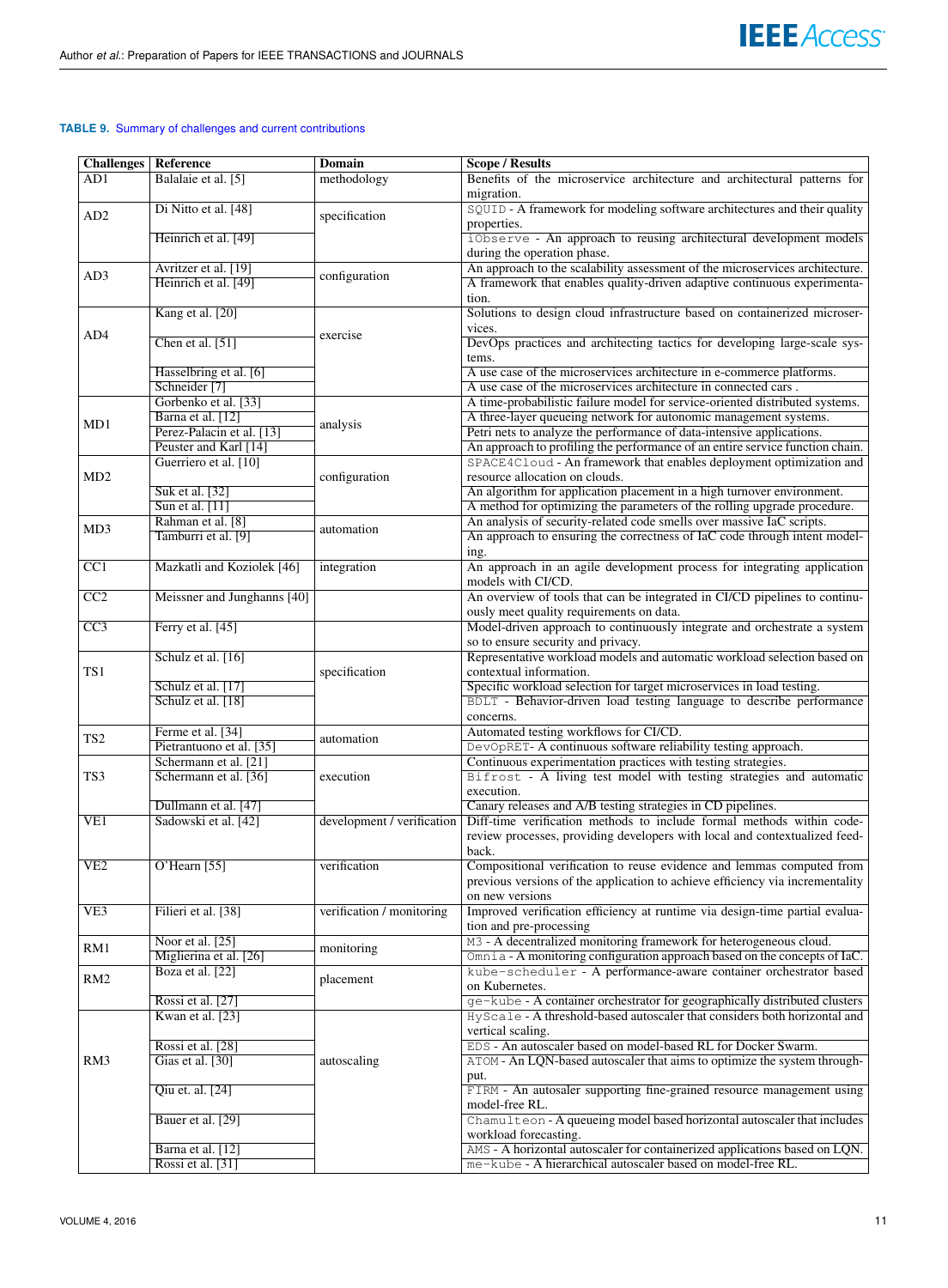carefully collect and preprocess datasets before training and tuning AI algorithms to gain high accuracy performance. In addition, the collected data has to be efficiently stored and updated continuously with a predefined schema. Another challenge is that datasets' schema may frequently change in a real-time, which need to be resilient with continuous developments when new data is ingested from large scale systems with changeable performance characteristics [66].

When developing a large scale DevOps project, it is challenging to maintain modularity. This is because the AI models are developed in a separated and isolated environment to ensure the prevention of interference among systems components. These separated AI subsystems are developed by different engineering teams, where AI services communicate with other systems in non-obvious ways using a controlled API that has to be precisely controlled [67], [68]. This kind of challenge may cause error to be propagated among system and impact the overall performance of services. There is a need for a more advanced researches and effective solutions to continuous update of AI models and discover the unseen misconceptions among system components while taring data characteristics are changing.

#### **IX. CONCLUSION**

DevOps methods have reduced the cultural and methodological gap between developers and operators, which lead to the formation of many new organizational structures, such as virtual teams working on both development and operation tasks. This motivates the establishment of new professional figures, often referred to as DevOps engineers, who center their activity on tooling and automation across the whole application lifecycle. DevOps paradigm allocates more attention towards continuous re-release, unified tooling and organizational processes. Common DevOps advances include, for example, continuous-integration/continuous-delivery (CI/CD) pipelines and highly-automated orchestration solutions for the run-time environment.

This survey reviews recent research to support DevOps with quality-aware software engineering tools. The paper reviews the context in which research was carried out and reveals some gaps in areas such as continuousintegration/continuous-delivery (CI/CD), incremental verification, and infrastructure-as-code (IaC). Table 9 provides a summary of challenges and current contributions with the domain of quality-aware DevOps. Initial activity on the upcoming *AI for DevOps* and *DevOps for AI software* as also been surveyed, outlining possible directions for further work.

#### **REFERENCES**

- [1] M. Virmani, "Understanding DevOps & bridging the gap from continuous integration to continuous delivery," in *Proc. of INTECH 2015*. IEEE, May 2015, pp. 78–82. [Online]. Available: http://ieeexplore.ieee.org/document/7173368/
- [2] Y. Zhao, A. Serebrenik, Y. Zhou, V. Filkov, and B. Vasilescu, "The impact of continuous integration on other software development practices: A large-scale empirical study," in *Proc. of ASE*. Urbana, IL: IEEE, Oct. 2017, pp. 60–71. [Online]. Available: http://ieeexplore.ieee.org/document/8115619/
- [3] J. Wettinger, U. Breitenbücher, and F. Leymann, "Devopslang–bridging the gap between development and operations," in *European Conference on Service-Oriented and Cloud Computing*. Springer, 2014, pp. 108–122.
- [4] L. J. Bass, I. M. Weber, and L. Zhu, *DevOps A Software Architect's Perspective*, ser. SEI series in software engineering. Addison-Wesley, 2015. [Online]. Available: http://bookshop.pearson.de/devops.html?productid=208463
- [5] A. Balalaie, A. Heydarnoori, and P. Jamshidi, "Microservices architecture enables devops: Migration to a cloud-native architecture," *IEEE Software*, vol. 33, no. 3, pp. 42–52, 2016.
- [6] W. Hasselbring and G. Steinacker, "Microservice architectures for scalability, agility and reliability in e-commerce," in *Proc. of ICSAW*. IEEE, 2017, pp. 243–246.
- [7] T. Schneider, "Achieving cloud scalability with microservices and devops in the connected car domain," in *Proc. of Soft. Eng.* CEUR, 2016, pp. 138–141.
- [8] A. Rahman, C. Parnin, and L. Williams, "The seven sins: security smells in infrastructure as code scripts," in *Proc. of ICSE*, 2019, pp. 164–175.
- [9] D. A. Tamburri, W.-J. Van den Heuvel, C. Lauwers, P. Lipton, D. Palma, and M. Rutkowski, "TOSCA-based Intent modelling: goal-modelling for infrastructure-as-code," *Springer SICS*, vol. 34, no. 2-3, pp. 163–172, Jun. 2019. [Online]. Available: http://link.springer.com/10.1007/s00450-019- 00404-x
- [10] M. Guerriero, M. Ciavotta, G. P. Gibilisco, and D. Ardagna, "A modeldriven devops framework for qos-aware cloud applications," in *Proc. of SYNASC*. IEEE, 2015, pp. 345–351.
- [11] D. Sun, S. Chen, G. Li, Y. Zhang, and M. Atif, "Multi-objective optimisation of online distributed software update for devops in clouds," *ACM TOIT*, vol. 19, no. 3, pp. 1–20, 2019.
- [12] C. Barna, H. Khazaei, M. Fokaefs, and M. Litoiu, "Delivering elastic containerized cloud applications to enable devops," in *Proc. of SEAMS*, May 2017, pp. 65–75.
- [13] D. Perez-Palacin, Y. Ridene, and J. Merseguer, "Quality assessment in devops: automated analysis of a tax fraud detection system," in *8th ACM/SPEC on ICPE*, 2017, pp. 133–138.
- [14] M. Peuster and H. Karl, "Profile your chains, not functions: Automated network service profiling in devops environments," in *Proc. of NFV-SDN*. IEEE, 2017, pp. 1–6.
- [15] F. Boyer, X. Etchevers, N. de Palma, and X. Tao, "Architecture-based automated updates of distributed microservices," in *Proc. of ICSOC*. Springer, 2018, pp. 21–36.
- [16] H. Schulz, T. Angerstein, and A. van Hoorn, "Towards automating representative load testing in continuous software engineering," in *Proc. of ICPE (Companion)*, 2018, pp. 123–126.
- [17] H. Schulz, T. Angerstein, D. Okanović, and A. van Hoorn, "Microservicetailored generation of session-based workload models for representative load testing," in *Proc. of MASCOTS*. IEEE, 2019, pp. 323–335.
- [18] H. Schulz, D. Okanović, A. van Hoorn, V. Ferme, and C. Pautasso, "Behavior-driven load testing using contextual knowledge-approach and experiences," in *Proc. of ICPE*, 2019, pp. 265–272.
- [19] A. Avritzer, V. Ferme, A. Janes, B. Russo, A. van Hoorn, H. Schulz, D. Menasché, and V. Rufino, "Scalability assessment of microservice architecture deployment configurations: A domain-based approach leveraging operational profiles and load tests," *JSS*, vol. 165, 2020.
- [20] H. Kang, M. Le, and S. Tao, "Container and Microservice Driven Design for Cloud Infrastructure DevOps," in *Proc. of IC2E*. IEEE, 2016, pp. 202–211.
- [21] G. Schermann, J. Cito, P. Leitner, U. Zdun, and H. C. Gall, "We're doing it live: A multi-method empirical study on continuous experimentation," *Inf. and Softw. Tech.*, vol. 99, pp. 41–57, 2018.
- [22] E. F. Boza, C. L. Abad, S. P. Narayanan, B. Balasubramanian, and M. Jang, "A Case for Performance-Aware Deployment of Containers," in *Proc. of WOC*. ACM, 2019, pp. 25–30.
- [23] A. Kwan, J. Wong, H. Jacobsen, and V. Muthusamy, "HyScale: Hybrid and Network Scaling of Dockerized Microservices in Cloud Data Centres," in *Proc. of ICDCS*. IEEE, 2019, pp. 80–90.
- [24] H. Qiu, S. S. Banerjee, S. Jha, Z. T. Kalbarczyk, and R. K. Iyer, "FIRM: An Intelligent Fine-Grained Resource Management Framework for SLO-Oriented Microservices," in *Proc. of OSDI*. USENIX, 2020.
- [25] A. Noor, D. N. Jha, K. Mitra, P. P. Jayaraman, A. Souza, R. Ranjan, and S. Dustdar, "A Framework for Monitoring Microservice-Oriented Cloud Applications in Heterogeneous Virtualization Environments," in *Proc. of CLOUD*. IEEE, 2019, pp. 156–163.